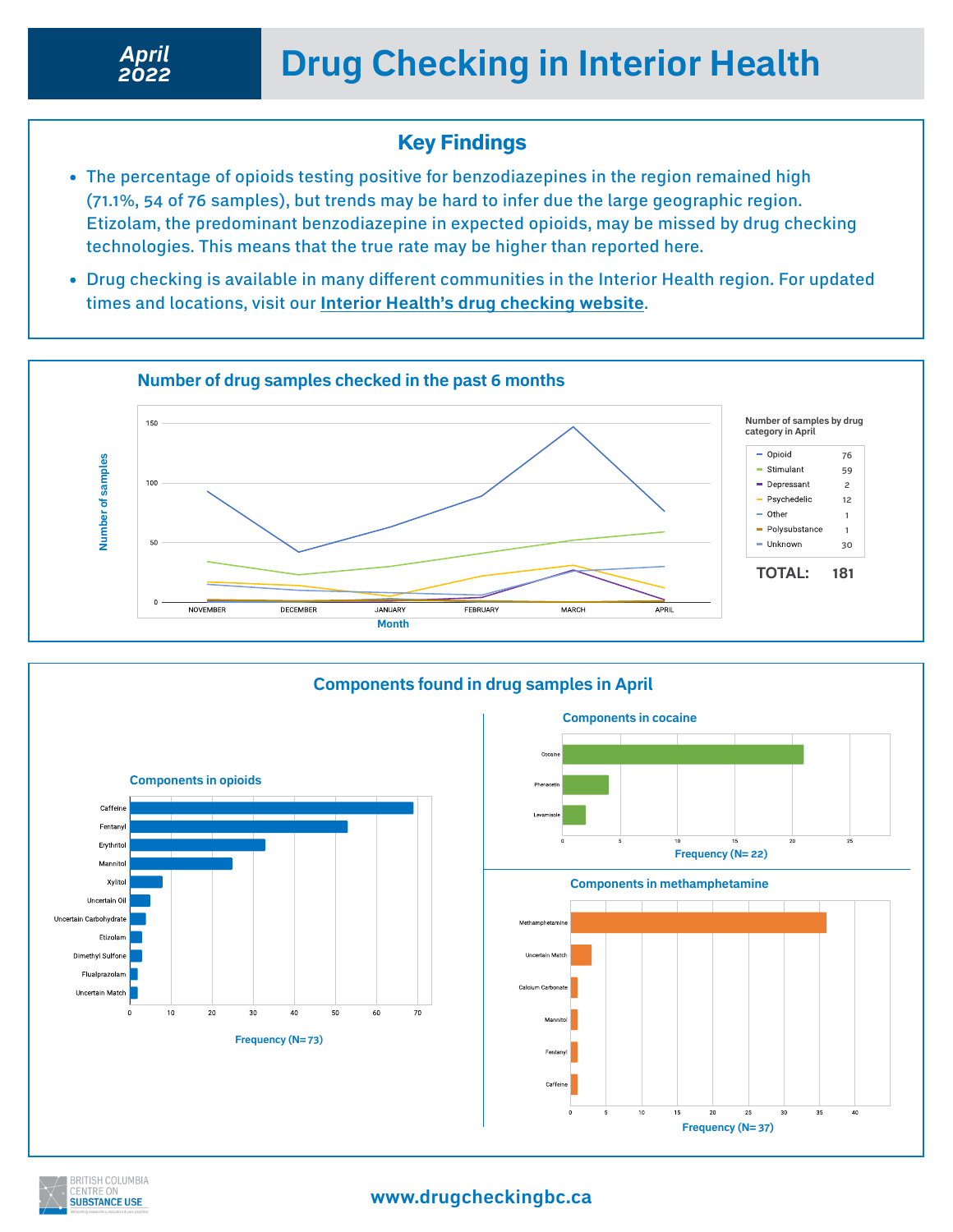



## **! PUBLIC HEALTH NOTIFICATIONS**

| Date & Location                                         | <b>Expected Drug</b>                        | <b>Drugs Detected</b>                               | Fentanyl<br><b>Strip</b> | Benzo<br><b>Strip</b> | Area<br>Purchased    | Alert Message                                                                                                                               |
|---------------------------------------------------------|---------------------------------------------|-----------------------------------------------------|--------------------------|-----------------------|----------------------|---------------------------------------------------------------------------------------------------------------------------------------------|
| April 8 2022<br>Interior Health<br><b>Williams Lake</b> | Down or fentanyl<br>Yellow chalky<br>powder | Caffeine, Fentanyl                                  | Positive                 | Positive              | <b>Williams Lake</b> | Higher than normal concentration<br>of fentanyl in a sample adulterated<br>with benzodiazepines poses a risk of<br>opioid toxicity.         |
| April 21 2022<br><b>ANKORS</b><br>Nelson                | Colourless<br>crystals or<br>powder         | Methamphetamine,<br>Caffeine, Mannitol,<br>Fentanyl | Positive                 | Positive              | <b>Nelson</b>        | Fentanyl contamination of stimulants<br>poses a significant risk of opioid<br>toxicity, especially to those without an<br>opioid tolerance. |

Health authorities and community organizations issue further toxic drug alerts from sources other than drug checking. See their respective websites or social media accounts for more alerts.

**For information about public health alerts in the Interior Health region, please visit:** 



#### **Percentage of opioids testing positive for benzodiazepines in the past 6 months**

During the month of April, **71.1%** of expected opioid samples tested positive for benzodiazepines using test strips in our partner sites in Interior Health **(54 samples of 76 checked)**. Opioid samples are checked for benzodiazepine-positivity using BTNX test strips and the FTIR spectrometer. The results presented here are derived from both of these technologies and are presumptive until confirmed by a laboratory.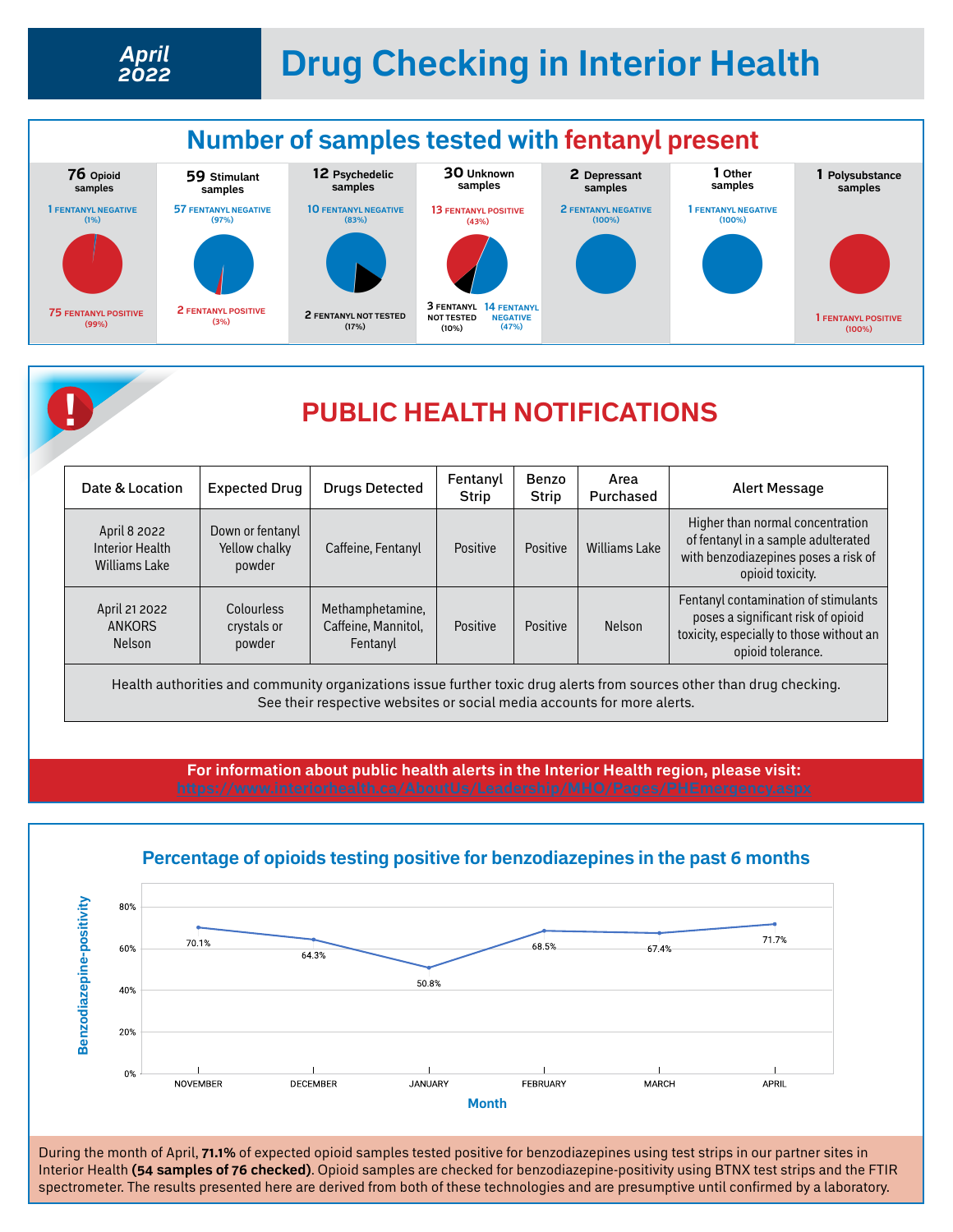# **Number of drugs checks at each site**

| City/Town          | # of Drugs Checked |
|--------------------|--------------------|
| <b>Nelson</b>      | 30                 |
| Trail              | 10                 |
| <b>Grand Forks</b> | 13                 |
| Cranbrook          | 36                 |
| Kamloops           | 32                 |
| Penticton          | 13                 |
| Kelowna            | 32                 |
| Vernon             | 15                 |
|                    | 181                |
|                    |                    |



*benzodiazepines, etizolam, GHB, hypnotics*

*Opioid may include: "down," heroin, fentanyl, pharmaceutical opioids* *Polysubstance includes: cross-category mixtures*

*Psychedelic may include: MDMA and related, 2C-family, tryptamines, ketamine, LSD* 

*methamphetamine, "speed," cocaine and crack cocaine, cathinones*

*samples where the individual was unable to identify an expected substance - this includes found samples.*